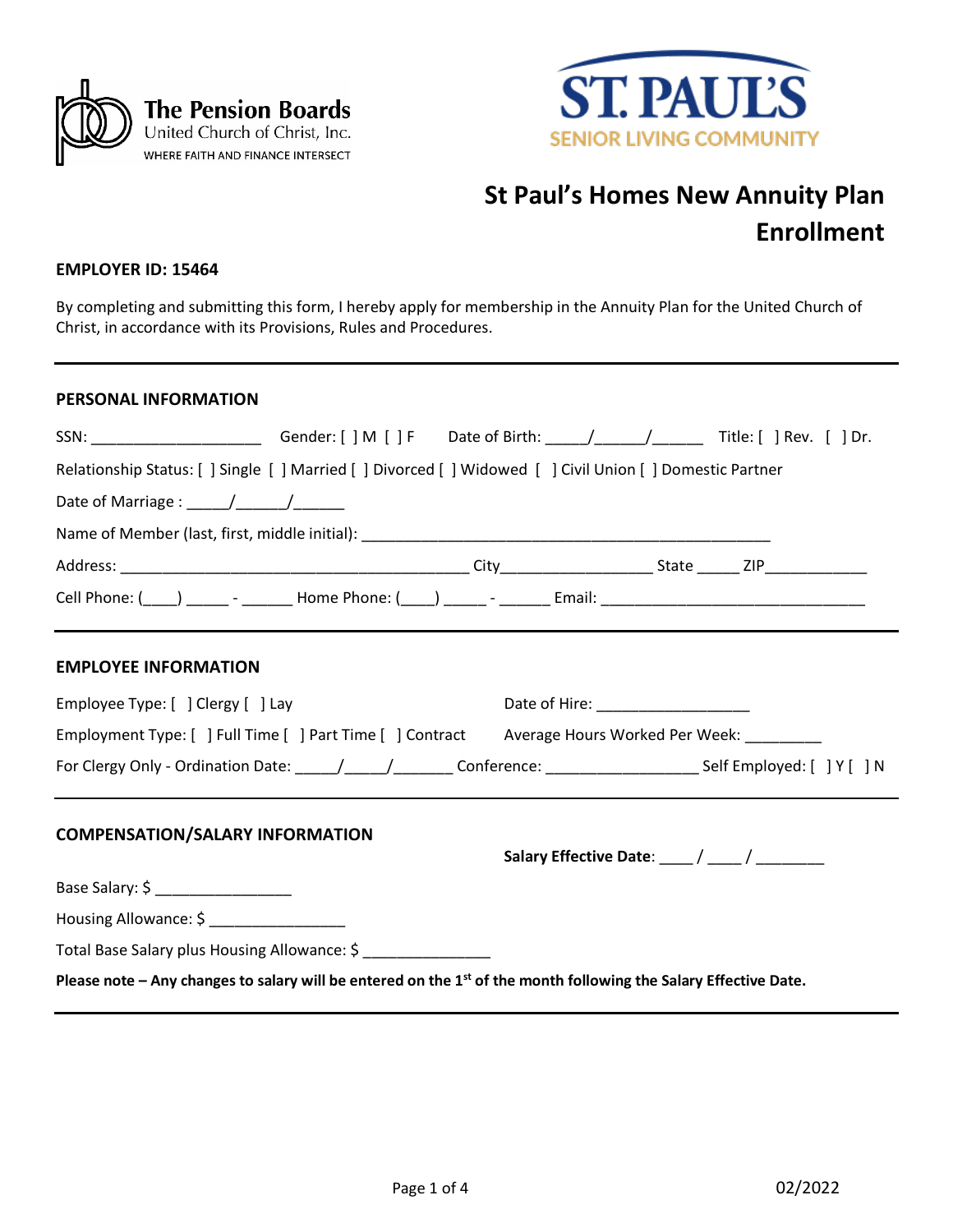# **PENSION DUES CONTRIBUTION**

It is my present intention and that of my employer to make the following pension dues payments to the Annuity Plan. All deductions are on a payroll frequency.

## **Please note: Any changes to contribution amounts will be entered on the 1st of the month following the Effective Date.**

| <b>Employer Contributions:</b>                                                                                          | $\%$                                                                            | Effective Date: / /                  |
|-------------------------------------------------------------------------------------------------------------------------|---------------------------------------------------------------------------------|--------------------------------------|
| <b>EMPLOYEE RETIREMENT CONTRIBUTIONS</b><br>Employee Pre-Tax Salary Reduction**** ______ % or \$                        |                                                                                 |                                      |
| Employee After-Tax Salary Reduction**** 26 or \$                                                                        |                                                                                 | Effective Date: $\frac{1}{\sqrt{2}}$ |
| <b>****PAYROLL DEDUCTIONS FREQUENCY</b><br>[ ] Monthly (12 paychecks per year)<br>[ ] Bi-Weekly (26 paychecks per year) | [ ] Twice monthly (24 paychecks per year)<br>[ ] Weekly (52 paychecks per year) |                                      |

# **INVESTMENT ALLOCATIONS**

Information about our funds is available online.

|                |                                                    | Sustainable | Bond | Equity | Stable | Global         | <b>TAD</b> | <b>TAD</b> | <b>TAD</b> | <b>TAD</b> | <b>TAD</b> | <b>TAD</b> | <b>Fund</b> |
|----------------|----------------------------------------------------|-------------|------|--------|--------|----------------|------------|------------|------------|------------|------------|------------|-------------|
|                |                                                    | Balanced    | Fund | Fund   | Value  | Sustainability | Fund       | Fund       | Fund       | Fund       | Fund       | Fund       | percentage  |
|                |                                                    | Fund        |      |        | Fund   | Index Fund     | 2025       | 2030       | 2035       | 2040       | 2045       | 2050       | must total  |
|                |                                                    |             |      |        |        |                |            |            |            |            |            |            | 100%        |
|                | Allocation of Future Contributions (5% increments) |             |      |        |        |                |            |            |            |            |            |            |             |
| $\mathbf{1}$   | Employer                                           |             |      |        |        |                |            |            |            |            |            |            | Total:      |
|                | Contributions                                      | %           | %    | %      | %      | %              | %          | %          | %          | %          | %          | %          | %           |
|                |                                                    |             |      |        |        |                |            |            |            |            |            |            |             |
| $\overline{2}$ | Employee                                           |             |      |        |        |                |            |            |            |            |            |            | Total:      |
|                | TSA and                                            |             |      |        |        |                |            |            |            |            |            |            |             |
|                | After-Tax                                          | %           | %    | %      | %      | %              | %          | %          | %          | %          | %          | %          | %           |
|                | Contributions                                      |             |      |        |        |                |            |            |            |            |            |            |             |

After this pension account is established, you will receive a seven-digit Member ID indicated in your enrollment letter. Your Member ID may be used on any correspondence sent to the Pension Boards. It may also be used on our website at [www.pbucc.org,](http://www.pbucc.org/) to access the Member Portal. If you do not indicate your desired allocations, any contributions made on your behalf will be invested in the Target Annuitization Date (TAD) Fund most appropriate to your anticipated retirement timeline based on your age.

#### **BENEFICIARY INFORMATION:**

**Beneficiary(ies):** I hereby designate the following as Primary or Secondary Beneficiary(ies). If more than one is designated, each surviving Beneficiary shall receive the percentage share indicated. Please note, if you designate a minor as a beneficiary, you are required to have a probate court-appointed guardian to receive and administer the death benefits to the minor. If you do not elect a beneficiary, your Estate will be the primary beneficiary. Do not write the name of the guardian on this form. **Total proportion of designations must total 100%.**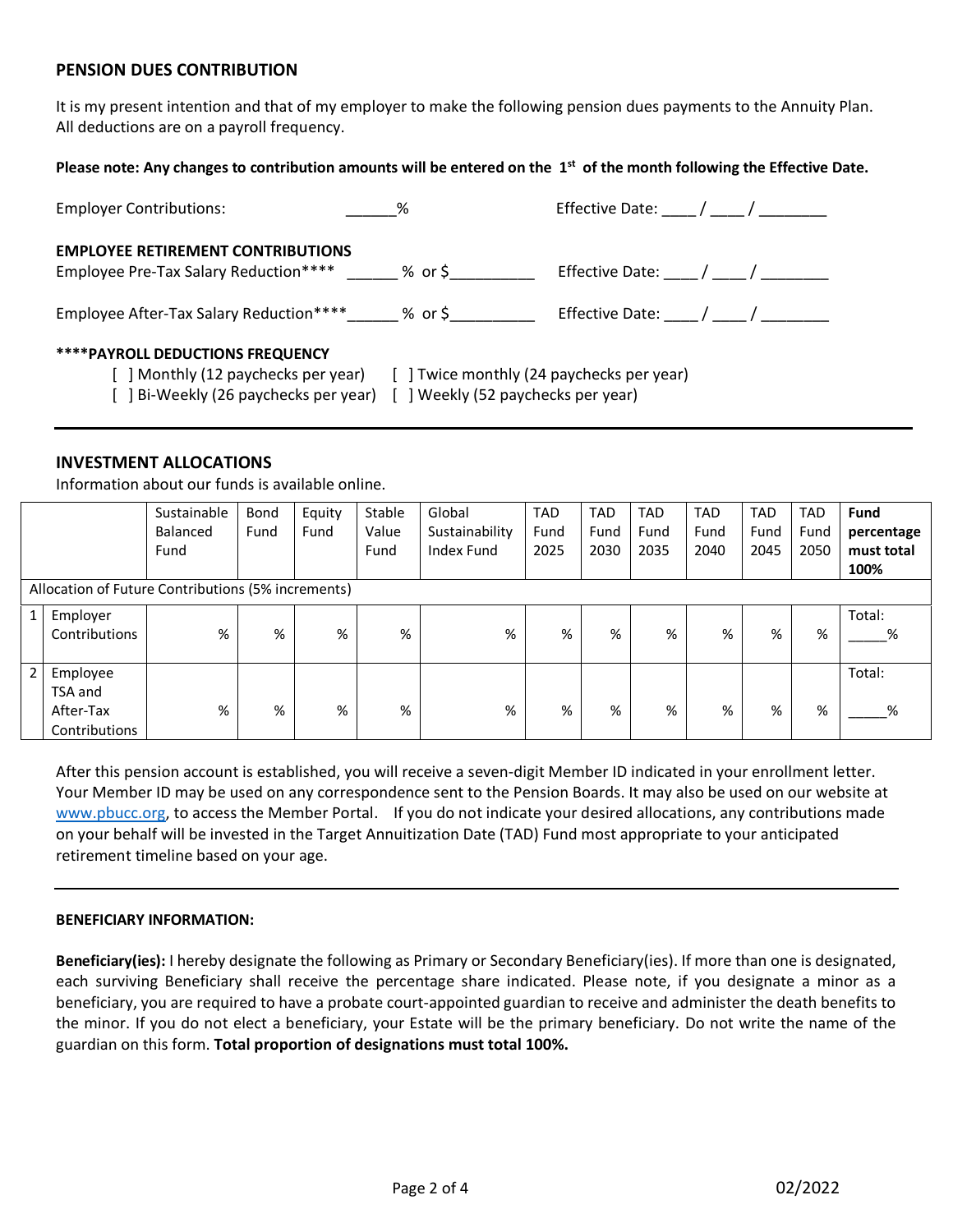#### **BENEFICIARY INFORMATION - continued**

|                                |                                                                                                              |  | [ ] Domestic [ ] Foreign                                                                                                |
|--------------------------------|--------------------------------------------------------------------------------------------------------------|--|-------------------------------------------------------------------------------------------------------------------------|
|                                |                                                                                                              |  |                                                                                                                         |
|                                | Relationship to participant: ______________________Date of Birth: _____/ _____/ _________Gender: [ ] M [ ] F |  |                                                                                                                         |
|                                | Annuity: [ ] Primary _____% [ ] Secondary _____ %                                                            |  |                                                                                                                         |
|                                |                                                                                                              |  |                                                                                                                         |
|                                |                                                                                                              |  |                                                                                                                         |
|                                |                                                                                                              |  | [ ] Domestic [ ] Foreign                                                                                                |
|                                |                                                                                                              |  |                                                                                                                         |
|                                | Relationship to participant: _____________________Date of Birth: _____/ _____/ _________Gender: [ ] M [ ] F  |  |                                                                                                                         |
|                                | Annuity: [ ] Primary _____% [ ] Secondary _____ %                                                            |  |                                                                                                                         |
| paper and attach to this form. |                                                                                                              |  | [ ] Additional Primary and Secondary Beneficiary(ies): Check if applicable, and list information on a separate sheet of |

# **EMPLOYEE (Member) AGREEMENT**

- [ ] As a Member (as defined in the Annuity Plan document), together with my designated Beneficiary or Beneficiaries (as defined in the Annuity Plan document) I acknowledge that the Annuity Plan document is available - to me on the **Pension Boards website -** Annuity Plan\_Document.pdf (pbucc.org). In addition, I acknowledge that I and my Beneficiary shall, at all times, be subject to the terms and conditions of the Annuity Plan document, as the same may be amended, modified, or supplemented at the sole discretion of The Pension Boards–United Church of Christ, Inc.
- [ ] I understand: (1) my election regarding elective deferrals is irrevocable once the employer withholds the deferrals from my pay; (2) any changes in elective deferrals is effective only for deferrals from pay I received after the plan administrator accepts my change of election. I understand that the amount of such reduction, pursuant to this election, will be withheld from my pay on a pre-tax and/or after-tax basis, as specified above, and will be paid by my employer into my account in the Annuity Plan; and (3) written notice must be given before the effective date of any modification. This election will remain in effective until I revoke complete a new Employee Pre-Tax Retirement Contribution Agreement.
- [ ] I have attached a copy of my birth certificate. If I cannot supply a birth certificate, I have attached a copy of my passport or driver's license. **(THIS APPLIES TO FIRST-TIME ENROLLMENTS ONLY.)**

By completing and submitting this form, I hereby apply for membership in the Annuity Plan for the United Church of Christ, in accordance with its Provisions, Rules and Procedures.

| <b>Employee (Member) Signature:</b>                     | Date: |             |  |
|---------------------------------------------------------|-------|-------------|--|
| Required if Participating in the Annuity Benefits Plan. |       |             |  |
| Witness's Signature (not a beneficiary):                |       | Date: Date: |  |